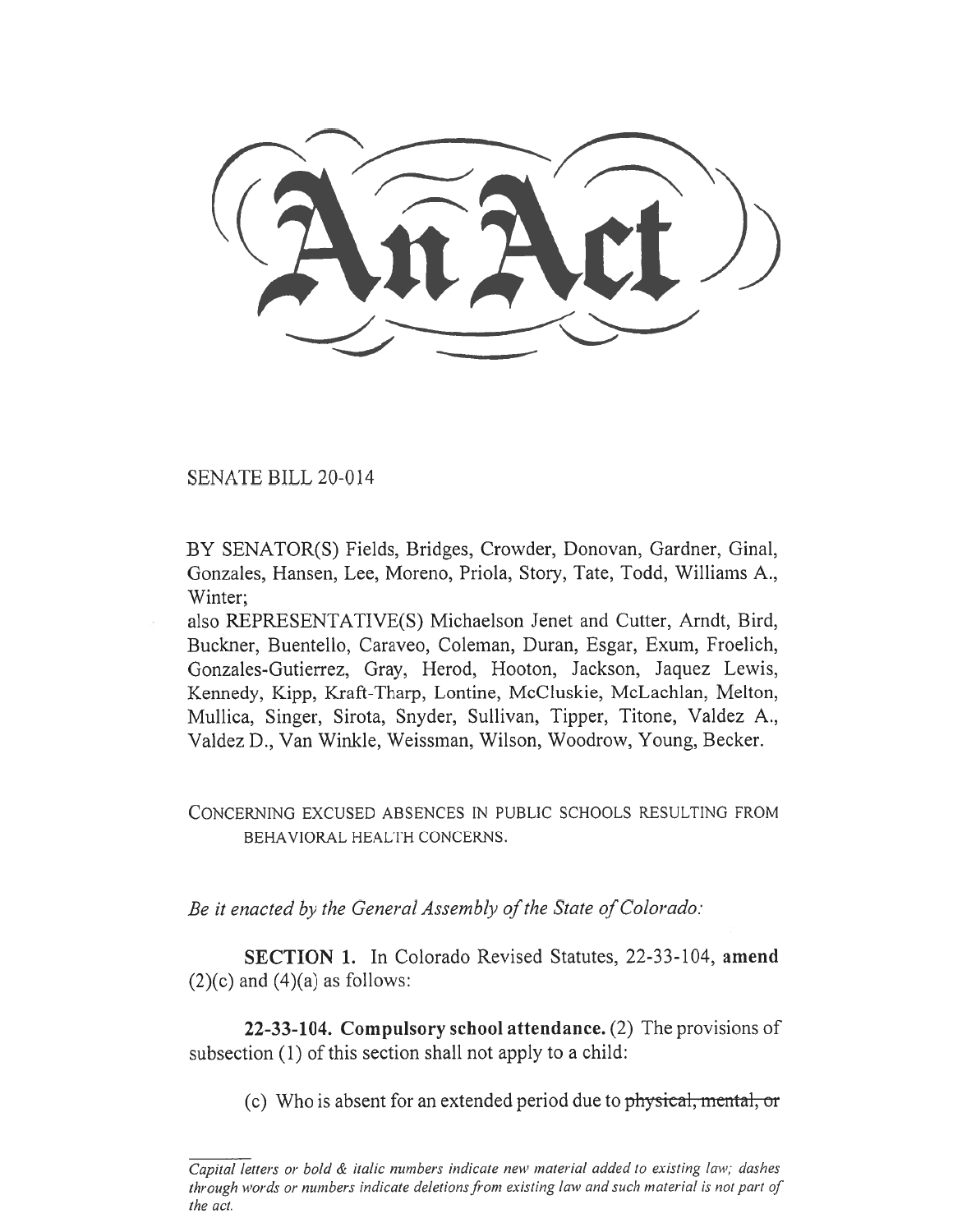cmotional disability A PHYSICAL DISABILITY OR A MENTAL OR BEHAVIORAL HEALTH DISORDER;

(4) (a) The board of education shall adopt a written policy setting forth the district's attendance requirements. Said THE policy shall MUST provide for excused absences, including those listed as exclusions from compulsory school attendance in accordance with subsection (2) of this section, AS WELL AS TEMPORARY ABSENCES DUE TO BEHAVIORAL HEALTH CONCERNS. An attendance policy developed pursuant to this section may include appropriate penalties for nonattendance due to unexcused absence.

SECTION 2. Safety clause. The general assembly hereby finds,